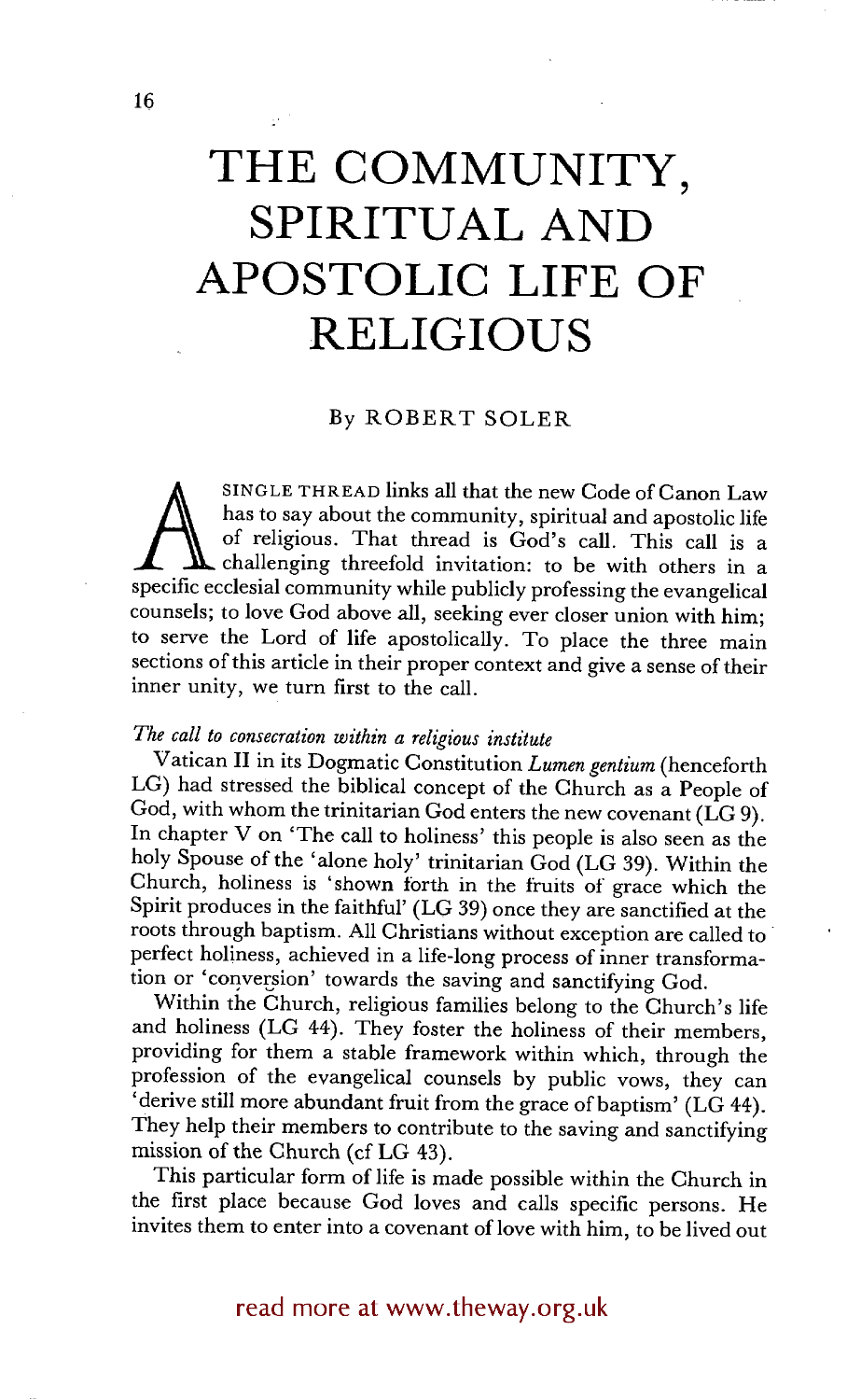in an institute adorned with a particular charism discerned to be genuine by the Church's pastors. Thus the call originates in God, who loves and consecrates the person. God's love evokes the generous total response of the person consecrated by him: it makes such a response possible. Not content to be merely 'dead to sin' (cf Rom 6,11) 'but renouncing the world also', religious seek through the public profession of the evangelical counsels to 'live for God alone' *(Perfectae caritatis* 5, henceforth PC). Their vows are three aspects of a single 'yes' to God, giving expression to a basic acceptance of his loving design. God's grace-filled offer, once accepted, liberates the called person to love God totally and to serve him, as and where need arises, as an active member of the religious institute within which vows are taken.

A covenant of mutual love and fidelity is sealed between the trinitarian God and the responsive human being, to be lived fully within the community of the institute. By analogy to the relationship arising out of baptism between God and his adopted child, to be lived out wholly within the ecclesial community which mediates God's presence and holiness, the special pact of consecration of religious is lived out within the community of the institute, which is the 'ground' upon which the Holy One is loved and served.

We turn our attention first to this communitarian aspect of religious life, since a religious vocation is essentially a call to 'be-incommunity'. Next we shall be looking at the spiritual life of religious; for the pact of love between God and the consecrated person must be constantly nourished in prayer, that open presence to the God of love and compassion which daily reaffirms that he is unquestionably 'first' in the life of the consecrated person. Finally we move on to consider the call of religious to share in the apostolic mission of the Church and to lend it support.

## *The fraternal life in common as a place of forgiveness*

The 1983 Code distinguishes religious institutes from secular institutes and societies of apostolic life. Whereas members of secular institutes bind themselves by 'sacred bonds' but do not necessarily live in common (c. 714), and members of societies of apostolic life live in common but do not take religious vows (cc. 712, 714), members of a religious institute pronounce public vows and also live a fraternal life in common (c. 607 n 2). The fraternal life in common and the public vows of the members are thus seen by the new Code as essential elements of religious life, distinguishing it from life in a secular institute and in a society of apostolic life. This is fully in line with the historical tradition of religious life and with the teaching of *Lumen gentium and Perfectae caritatis.* 

Since the public vows of religious are dealt with in a separate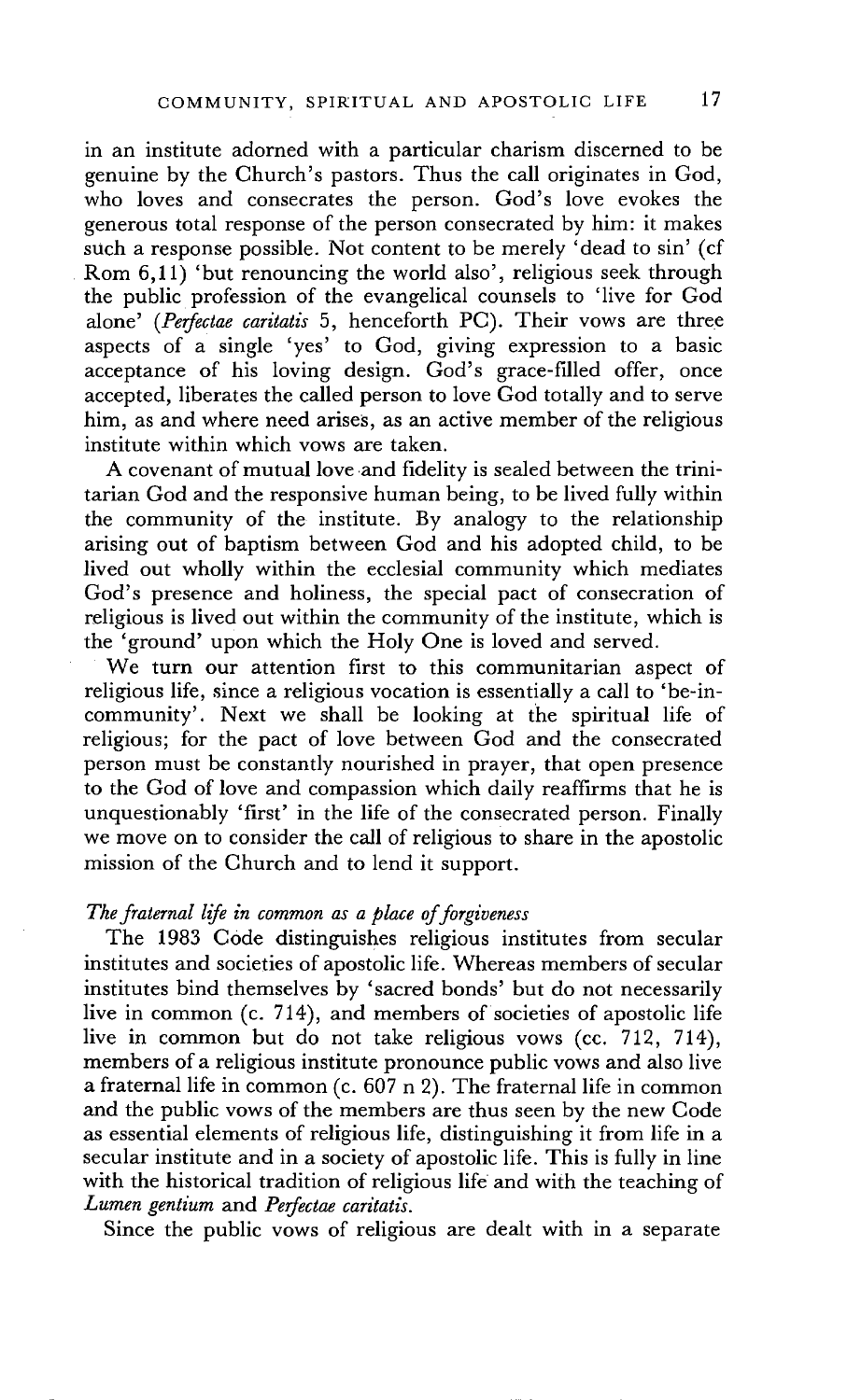article in this issue, we shall here concentrate mainly on fraternal life lived in common. What are the implications of fraternal vowed living as spelt out in the Code? We can list the following:

 $(i)$ <sub>t</sub>The members are united into 'as it were, a special family in Christ' (c. 602). This special family is obviously based on faith. The members do not begin by choosing each other. They are brought together into the institute much like Christians are brought together into the Church by God who calls his people into unity. When they form a closely-knit unit they will be an effective sign of the love of Father and Son within the Trinity.

(ii) Their fraternal life 'is to be so defined that for all it proves of mutual assistance to fulfill their vocation' (c. 602). Shared living must aim towards being a support to each member: it is not enough that religious are together under the same roof. It is left to the particular law of the institute to indicate how this assistance is to be effectively given so that solid human relationships build up within community and give strength and encouragement in the living out of one's vocation.

(iii) Firmly rooted and based in God's pardoning love, the fraternal union of religious is to be an example of universal reconciliation in Christ (c. 602). The religious community should be a place in which pardon is daily given and received, a clear sign to its members and to all that God reconciles people to himself and with each other, enabling human beings to become active agents of pardon and reconciliation (cf 2 Cor 5,18-21).

(iv) Every community is under the authority of a superior (c. 608), who resides in the house (c. 629). 'The authority which superiors receive from God through the ministry of the Church is to be exercised by them in a spirit of service' (c. 618). The vow of obedience is effectively emptied of substance where there is no superior to whom one is accountable. Hence the Code envisages that every community shall have a superior, a human and frail spiritual head who, however unworthily, 'holds God's place' (PC 14).

(v) The institute supplies members with all they need to fulfil the purpose of their vocation (c. 670). On the other hand, all that a religious acquires by personal labour or on behalf of the institute belongs to the institute. This also applies to pensions, grants and insurances, unless the institute's own law decrees otherwise (c. 668 n 3). These provisions regarding temporal goods and the practice of religious poverty aim at consolidating the sense of community. They show an awareness of the real danger that goods (even when owned legitimately) may become a wedge between members of the community.

Where the nature of the institute requires it, religious renounce their goods totally at the time of their perpetual profession: in other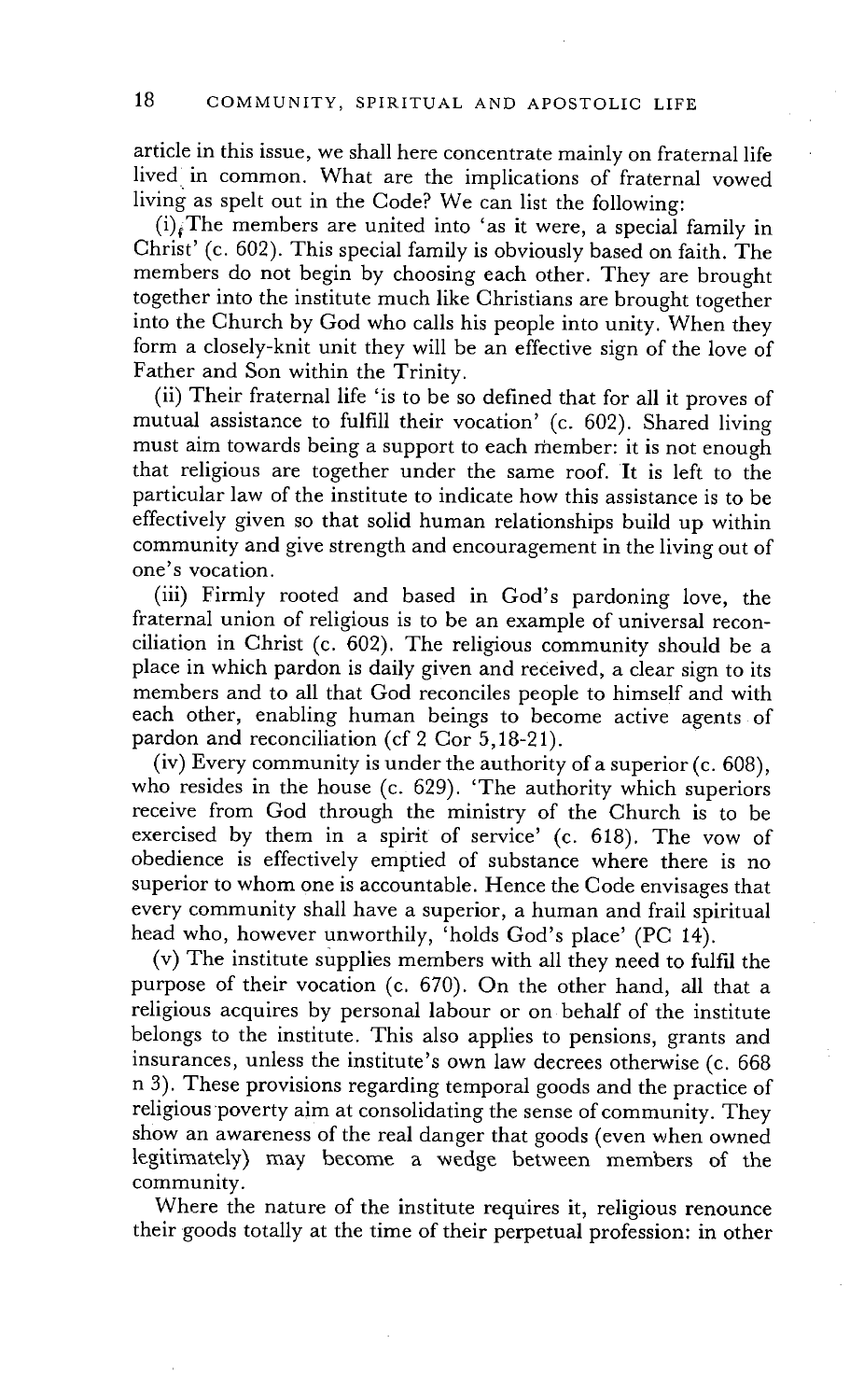institutes, in accordance with the constitutions and with permission of the superior general, professed religious may renounce their goods in whole or in part (c. 688 n 4).

(vi) Religious are to reside in their own house; if they are to be away for a short while, they are to obtain permission to stay elsewhere (c. 665 n 1). For a lengthy absence, the major superior, for a just reason and with the consent of the council, may give the member permission to live outside the religious house for up to one year, and even beyond that for reasons of health, studies or a mission given to the member by the institute (c. 665 n 1).

(vii) To safeguard some real privacy, part of the religious house is to be reserved for members alone, in a way judged to be 'appropriate to the character and mission of the institute' (c. 677 n 1). Monasteries devoted to contemplative life have a stricter discipline of enclosure (c. 667 nn 2-4).

(viii) Religious lead a common life  $(c. 665 n 1)$ . They will be content to follow a common norm regarding life-style, available facilities, and so on, neither expecting nor demanding more than is generally provided for all. This obviously does not exclude their asking for something when a particular need exists.

Particular law may need to define further the intensity and contours of community life. In doing this the constitutions will take into account the charism, specific mission and structures of government of the institute.

The thinking behind the provisions listed above is the belief that in and through their compassionate shared living, members of a religious community are together 'set apart' so that they may stand out, becoming like the Church itself a visible sign of God's inner trinitarian life.

The Church as a whole is 'a people brought into unity from the unity of the Father, the Son and the Holy Spirit' (LG 4). On the analogy of the Trinity in whom distinct persons form an undivided unity, the separate members of the People of God are brought together into oneness in the ecclesial community. In being distinct and one, Christians reflect the Trinity which calls the Church into existence to further the work of redemption in Christ.

The Church as a saving reality is present in miniature form in the family: perhaps even more forcibly it can be seen in a religious community where, by virtue of God's call to each member, community is literally 'born of God' (Jn 1,13). The more the members of a religious community are bound to one another by bonds of deep friendship and love, the more that community embodies the reality of the Church as the 'sacrament of salvation' (LG 48). A truly united community becomes a sacramental presence of God's saving love.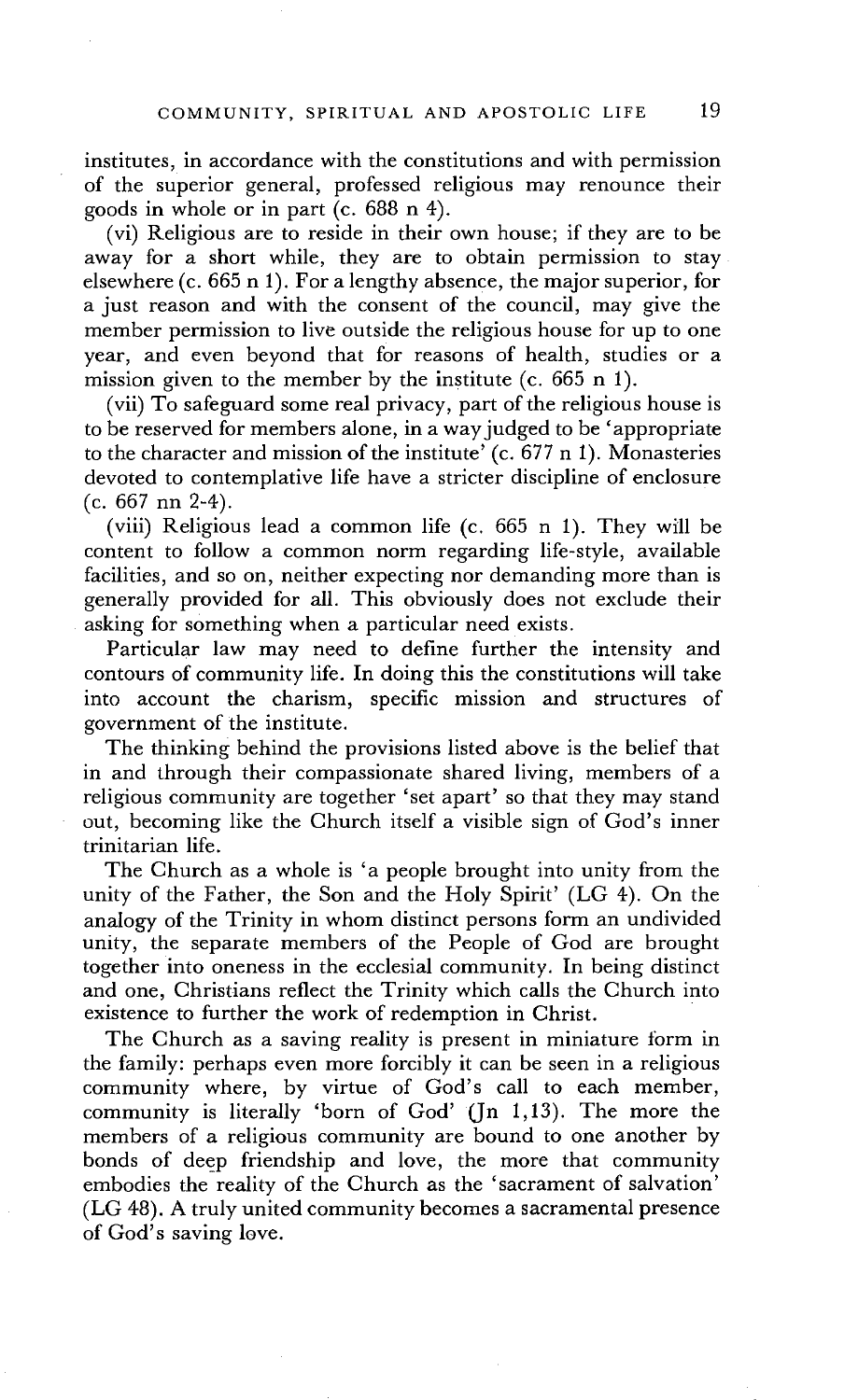Now God's saving compassionate love revealed itself at its height when Jesus shed his blood and died on the cross, his heart cruelly pierced (In 19,34) that we might be won over. There God reconciled the world to himself by making 'him to be sin who knew no sin' (2 Cor 5,19.21).

Community life is really a sacrament of God's compassionate love if and in so far as it embodies the saving reality of universal reconciliation in Christ. Religious community life can very frequently embody the reality of God's pardon, precisely because it is often itself hard and burdened by conflict, and so calls for reconciliation. Once religious really grasp the fact that God is mercy, they are freed to forgive and become agents of reconciliation. In the words of Jean Vanier:

It is when we discover that the Father sent his only beloved Son not to judge us, not to condemn but to heal, save and guide us on the paths of love and to forgive us because he loves us in the depths of our being that we can accept ourselves. There is hope. We are not imprisoned forever by egoism and darkness. It is possible to love. So it becomes possible to accept others and to forgive.<sup>1</sup>

Community, Vanier stresses, is a privileged 'place of forgiveness'. Inevitably, when persons live close to each other, words will wound and susceptibilities clash; but the grace of God enables the members of an ecclesial community to forgive and start afresh. So, instead of projecting on to community unrealistically high expectations, or disliking community life, or escaping it on the pretext that it is necessary to go one's own way to survive and to function apostolically, religious will come to realize precisely what type of gift community offers, one that leads deep into the mystery of forgiveness: 'If we come into community without knowing that the reason we come is to discover the mystery of forgiveness, we will soon be disappointed'.<sup>2</sup> Because God is the God of compassion, a community is most God-like if it can rise to the heights of being a 'place of forgiveness' where with tender compassion hurts are healed and relations of love and trust are created anew.

Two consequences of all this seem inescapable. First, it makes no sense at all for a religious to live in isolation within a community or to opt to live apart. Religious are called to stand out together as a presence of God's saving compassionate love. In the case of a person sent out on mission alone, the bond of unity with the community is present, though at first sight it might not seem to be. It is constituted by the obedient acceptance of the mission given by the superior. Here the member manifests the apostolic concern of the community. The community itself is virtually present when the member fulfils the mission he or she has received.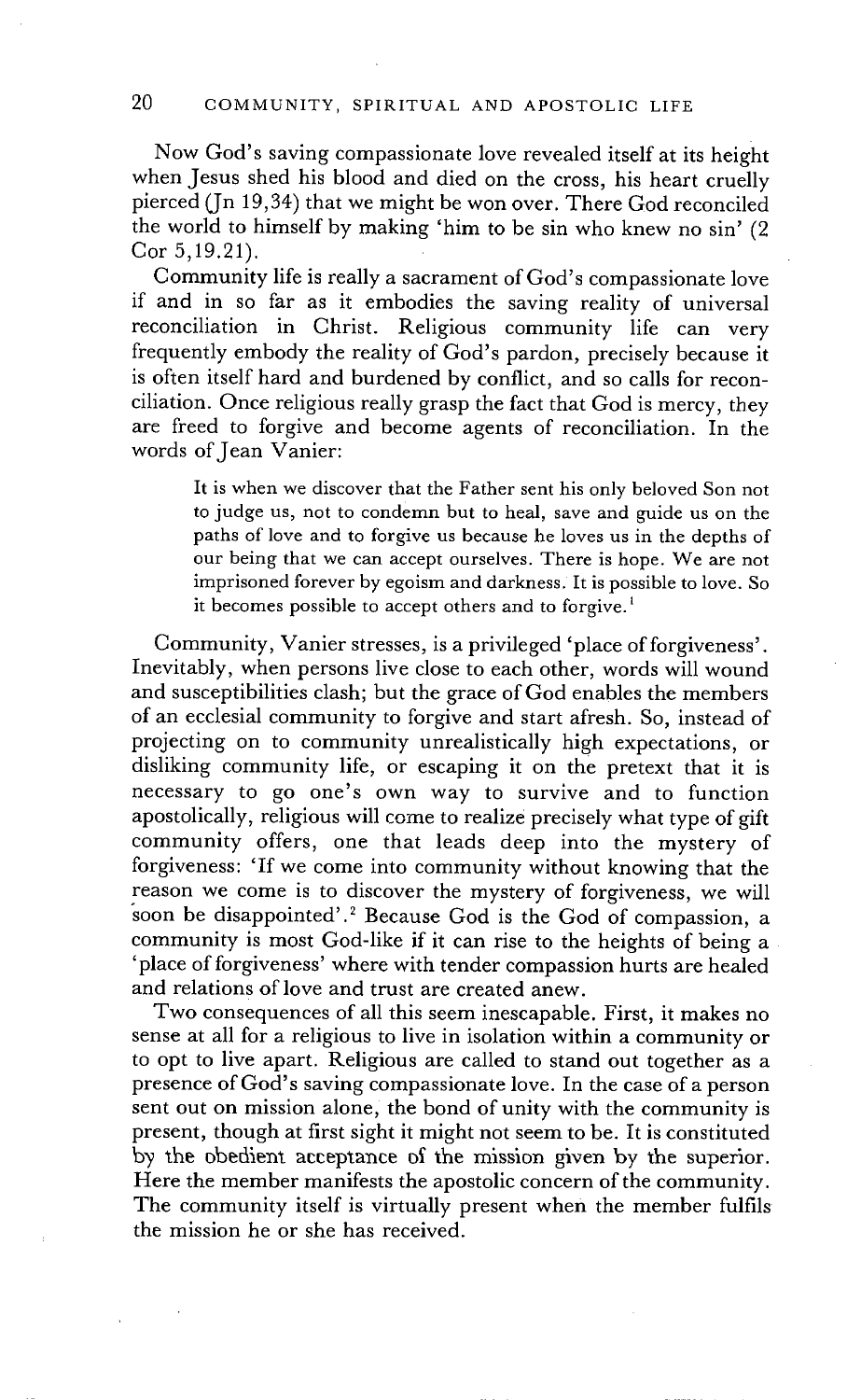Secondly, if a religious community fails to resolve its inner conflicts adequately and to stand out as a 'place of forgiveness', it will be a counter-witness. Sadly some religious communities do not at all excel in the spirit of reconciliation. Communities that score poorly in this area will find the challenge in c. 602 to 'be an example of universal reconciliation in Christ' a difficult one. If, however, they respond courageously together, they will undoubtedly experience great inner liberation and deep joy in living up to their call as witnesses of God's compassionate love at work in our world.

#### *The spiritual life of religious: growth and conversion*

Where can the loving God who calls best be adored and supremely loved? Where does he offer the called person the affirmation which enables the religious to live a life in common characterized by reconciliation? Clearly in prayer, the 'daily bread' that nourishes an intense spiritual life of union with God.

#### (a) *Growth through union with God in prayer*

Canon 663 n 1 simply affirms that 'the first and principal duty of all religious is to be the contemplation of things divine and constant union with God in prayer'. In other words, through an intense interior life, religious are first and foremost to be persons for God. They should be clearly identified as prayerful persons. In a sense there is nothing new in this: it was certainly implicit in the old Code. What is new is that it is here stated so clearly and explicitly. Some may be put off by the term 'duty' in this context: should loving God in prayer be termed a 'duty'? What the Code means is very simply that all are to be able to see and sense that the consecrated person gives God absolute primacy through setting aside time regularly just to be for God alone; indeed that the prayerfulness of the religious becomes so intense that it always permeates action. The daily encounter with God at prayer deepens union with him and makes self-surrender to the Lord of life possible.

Clearly all moments of prayer, whether communal or alone with one's Creator and Saviour 'in secret' (Mt 6,6) are meant primarily to further the loving centring of a consecrated person on the trinitarian God. They are a prelude to communication with the one true God and with Jesus Christ whom he sent (Jn 17,3). This communication cannot simply be willed, but we can predispose ourselves for it by giving time and energy and by having a fervent desire. When God gives himself and grants the self-forgetfulness distinctive of the prayer of the believer, then a warm personal 'knowledge' of Jesus whom he sent ensues, and Jesus reveals the Father to us. Canon 663 nn 2-5 indicate those special 'situations' in which a deep encounter with God will normally take place.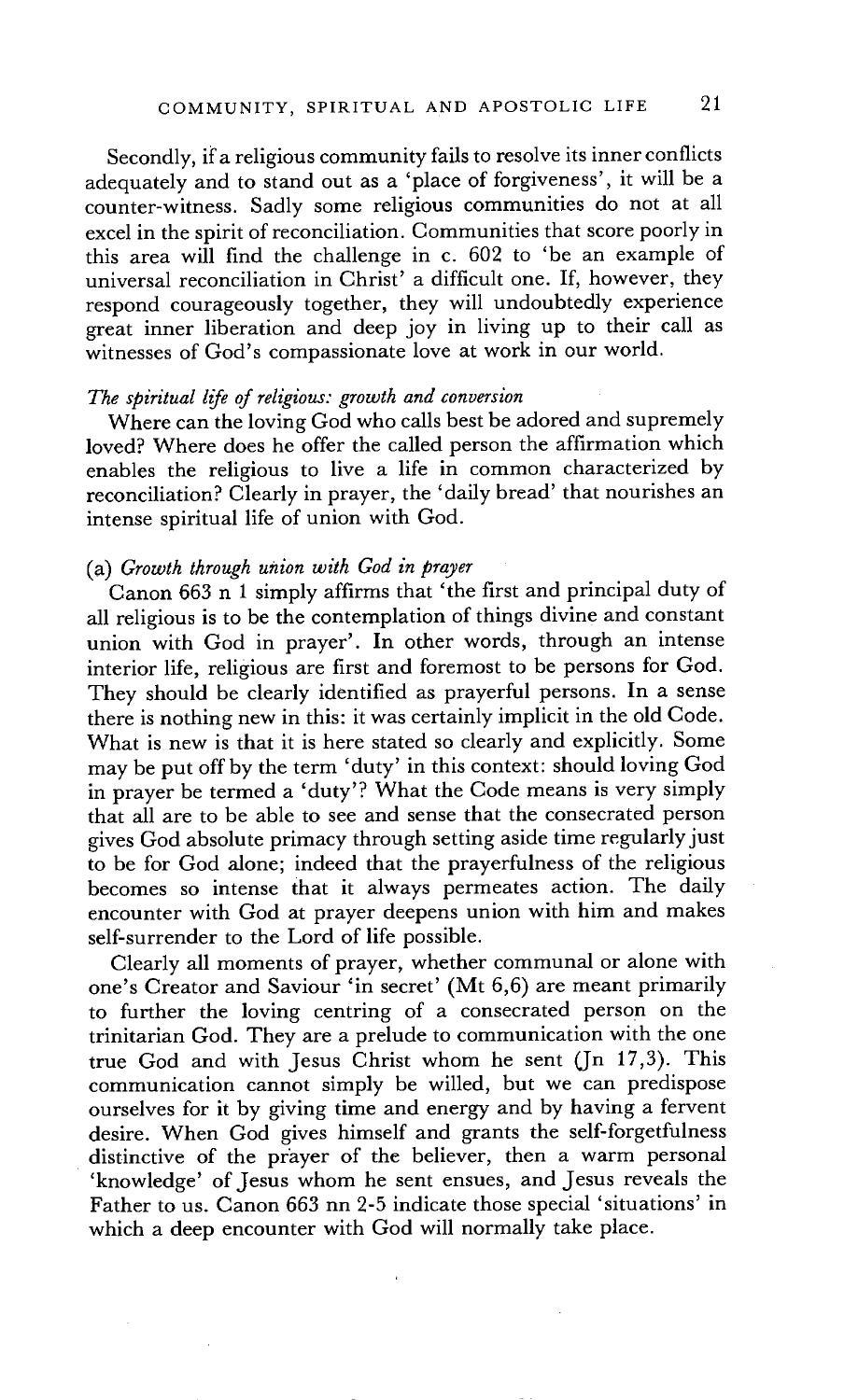(i) The eucharist. The ever deepening relationship with the triune God will find its sustenance and highest expression daily in the eucharistic sacrifice, in eating the Body of Christ and in loving adoration of the Lord present in the sacrament (c. 663 n 2). Each religious house 'is to have at least an oratory, in which the eucharist is celebrated and reserved, so that it may truly be the centre of the community' (c. 608). In this way the community can be 'visibly united around an oratory'.<sup>3</sup>

(ii) Scripture, prayer 'in secret', community prayer. Spiritual growth is furthered by the reading of scripture, by 'mental prayer', the celebration of the liturgy of the hours as laid down in the constitutions and by other exercises of piety (c. 663 n 3). That religious should habitually read and carefully listen to the word of God is taken so much for granted now that it comes as a surprise to note that the old Code made no mention of it in this context. It may help to consider the word of God and the eucharist, in good patristic tradition, as the 'twofold table' at which the spiritual life is nourished, as the Code itself does in c. 276 n 2 when discussing the prayer of clerics.

The old Code referred to one's prayer 'in secret' as 'mental. prayer'; this terminology is retained. Alone with God, the consecrated person will use a wide variety of forms of prayer, including meditation, needed occasionally in the ongoing formation of a christian consciousness.

(iii) Love of the Blessed Virgin. Within the mystery of the loving relationship with Christ, the virgin mother of God is to be loved and revered by religious 'including by way of the rosary' (c. 663 n 4). This explicit mention of the rosary gives it a special place in the love of religious towards Mary without, however, considering its daily recitation the privileged way to express love of the Blessed Virgin, as the old Code did.

(iv) Retreats. Religious are to go on retreat every year (c. 663 n 5). The length of this retreat and possibly also the form it will take will be established by the constitutions of the institute.

## (b) *Growth necessarily involves conversion*

In and through all this, 'religious are earnestly to strive for the conversion of soul to God. They are to examine their consciences daily and to approach the sacrament of penance frequently' (c. 664). The deeper the interior life the more sensitive a person becomes to the need to respond to Jesus's pressing call to 'repent and believe in the gospel' (Mk 1,15). Openness to God sharpens awareness of sin in all its forms and heightens the desire for inner transformation.

A daily examination of conscience is an aid in this direction. This spiritual exercise has been abandoned by many because it was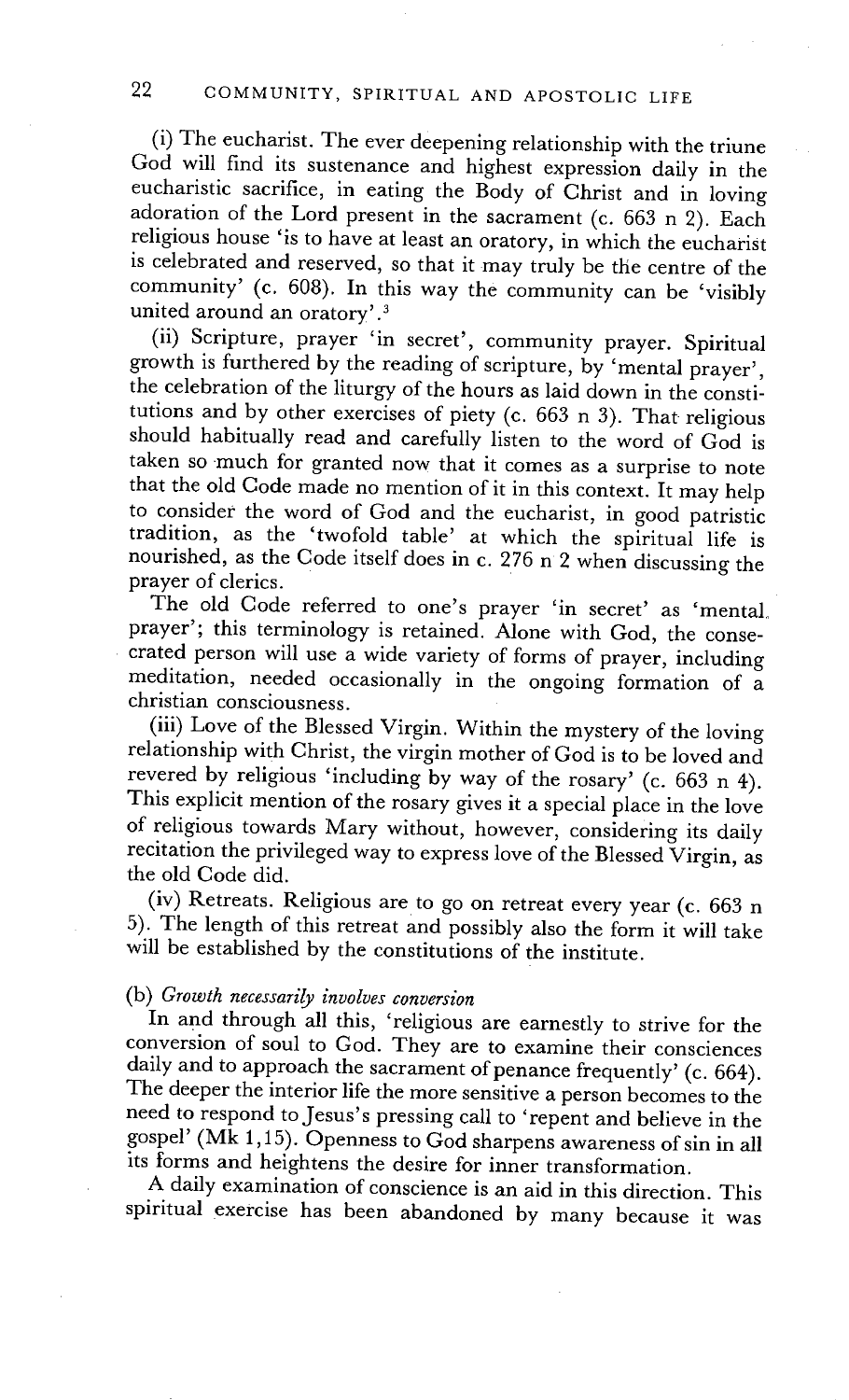allowed to degenerate into a burdensome act of self-accusation which often reinforced a poor self-image, causing harm. Rightly understood, however, it enables us to become daily aware of God's loving tender dealings with us. His presence in people and events is discerned, and light is thrown on one's responses to given situations. On the one hand the religious identifies strengths and wishes to consolidate them. On the other hand, the awareness of weakness also grows. It is exposed to God's loving pardon for healing, and strength is sought from God to change sinful response-patterns into ones pleasing to him.

'Frequently' the consecrated person who is aware of sin will feel the need to seek reconciliation with God through the ministry of the Church in the sacrament of penance. The old Code laid down a rule of weekly confession for religious: the norm is now more flexible, leaving the matter up to the individual. The reference to frequency, however, does indicate that the sacramental encounter with Christ should be a regular feature in the life of religious.

The desire for conversion also leads to a generous asceticism, a death to self beyond the penance found in the ordinary situations of life (cf c.  $673$ ).<sup>4</sup>

Needless to say the spiritual life of religious is strengthened and their ongoing conversion brought about by their vowed living itself, which involves a death to self and the walking in newness of life. Daily the consecrated person will experience the enriching liberation that is the direct result of following Christ poor, chaste and obedient.

#### *The apostolate of religious institutes*

The chapter in the 1983 Code on the apostolate of religious is new, there being no similar chapter in the old Code, with its more markedly monastic model of religious life. The Code now reflects the teaching of Vatican II that the whole Church is missionary and that every Christian is to be an apostle. Thus every religious vocation, even that of the contemplative, is apostolic, although this may not involve direct apostolic activity.

## (a) *Witness and the primary apostolate*

Primarily religious are apostles by what they are. Their apostolate 'consists primarily in the witness of their consecrated life' (c. 673). 'What counts most is not what religious do but what they are as persons consecrated to the Lord' (Pope John Paul II).<sup>5</sup> Through their vowed living religious affirm that God is to be supremely loved. Their vows are apostolic in the sense that they 'state' that earthly life is of value in so far as it is imbued by heavenly goods already present, and that essentially this life is a pilgrimage towards the glory of the heavenly kingdom (LG 44). An austere life of prayer and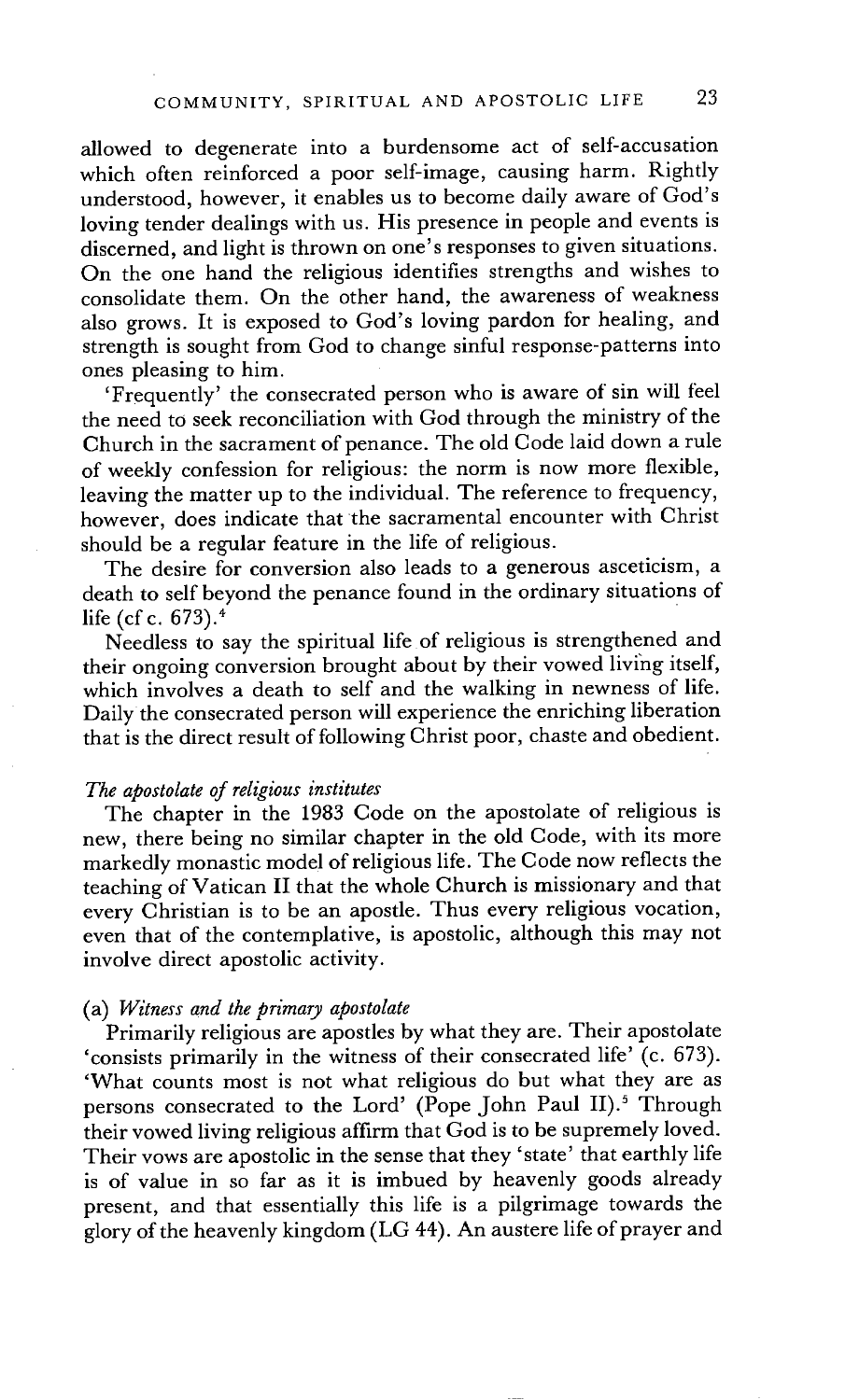penance further strengthens the witness of consecrated persons  $(c. 673)$ , 'prophetically' raising questions about values that human culture takes too much for granted.

In so far as dress in human society is clearly an expression of values and can also signify a person's role, religious are expected to wear the habit of their institute 'as a sign of their consecration and as a witness to poverty' (c.  $669$  n 1). It is implied here that superiors may dispense from this if there are serious reasons, at least on a temporary basis. Members of clerical institutes without a distinctive habit are to wear ecclesiastical dress 'in accordance with the norms established by the episcopal conference and legitimate local custom' (cc. 284, 669 n 2).

### (b) *Contemplative religious institutes*

Religious institutes wholly directed towards contemplation support the apostolic thrust of the Church through their witness, their prayer of praise, their holiness and example (PC  $7$ ; c. 674). However urgent the needs of the active apostolate, members of these institutes may not be called to assist in pastoral ministry (c. 674). These religious will themselves at times find it hard to resist the inclination to take on much needed activity. Since their life has a 'hidden apostolic fruitfulness' (PC 7; c. 674), the Church asks them to play faithfully their clearly defined role, thus in fact supporting the saving mission of the People of God.

### (c) *Apostolic religious institutes*

Most religious institutes seek to serve and praise God by apostolic and charitable activity: for them 'apostolic and charitable activity is of the very nature of religious life' (PC 8; c. 675 n 1). Apostolic activity here is neither a hindrance nor something extrinsic to the members' search for perfection of charity. In channelling God's charity to their fellow-men, members of these institutes are themselves saved by that charity, present and active in and through them.

Clearly echoing the Council, the Code enunciates this further as follows:

(i) 'Apostolic action' which has its roots in the call 'is always to proceed from intimate union with God' (PC 8; c. 675 n 2). In so far as it is a loving response to God's call, involving service and deathto-self, apostolic activity will 'confirm and foster' union with God (c. 675 n 2). There is therefore an interaction between prayer and apostolic activity: union with God is the soul of apostolic activity, and in turn service of God present in the brethren is fresh input for prayer. Appropriate prayer for members of apostolic institutes will regularly if not always include apostolic concerns.

(ii) In institutes dedicated to apostolic activity, the whole life of the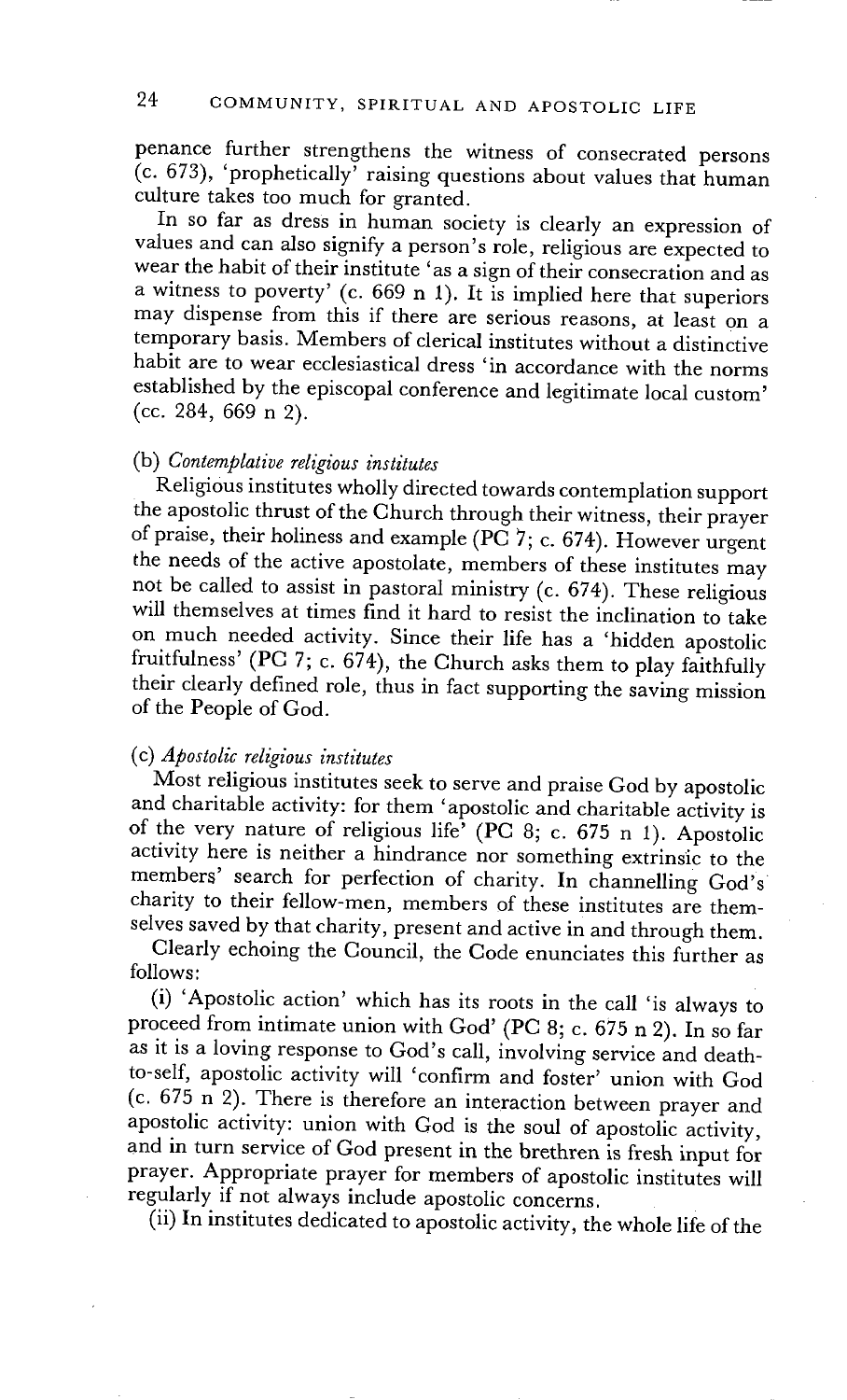members is to be imbued with an apostolic spirit and the whole of their apostolic action animated by a religious spirit (PC 8; c. 675 n 1). The life-style of the institute will take into account that it exists to reach out apostolically: too much withdrawal is out of place in an apostolic institute. On the other hand, the apostolate is clearly to bear the imprint of consecrated persons who publicly profess the evangelical counsels and joyfully live the fraternal life in common. Thus the life of an apostolic institute should be characterized by a thoroughgoing interpenetration of apostolic activity and the prophetic values of religious life. The consciousness of the members will be clearly marked both by the apostolic spirit and by the religious spirit.

(iii) The apostolic activity of religious institutes as a 'holy ministry' (PC 8) is exercised in the name of the Church and by its command, and is to be performed in communion with the Church (c. 675 n 3). Through their active apostolate, religious contribute to the coming of the kingdom and participate in the Church's saving mission (cf LG 43). They may not do this as a sort of parallel autonomous Church, independently of the hierarchy. Their specific charism is recognized by the hierarchical Church, and apostolic activity is carried out in full communion with the bishops. Canons 678-683 contain provisions regarding relations between bishops and religious; these are dealt with in a separate article in this issue.

(iv) Superiors and members are 'faithfully to hold fast to the mission and works which are proper to their institute. According to the needs of time and place, however, they are prudently to adapt them, making use of new and appropriate means' (c. 677 n 1). Apostolic religious are acutely aware of a wide range of needs. Bold new initiatives seem to be constantly called for in our rapidly changing world. The situation calls for wise, courageous discernment. It is impossible to be everything and unwise to scatter resources on short-term projects not closely related to the charism of the institute. There is always the 'temptation to leave works which are stable and a genuine expression of the institute's charism for others which seem more immediately relevant to social needs but which are less expressive of the institute's identity'.<sup>6</sup> Obviously c.  $677$  n 1, while encouraging prudent adaptation, does not clamp down on apostolic creativity or lend support to a static immobilism; it does, however, contain a prudent warning against over-hasty abandonment of solid works characteristic of the institute and embodying its founding gift.

(v) Apostolic institutes that have associations of the faithful joined to them are to have a specific concern 'that these associations are imbued with the genuine spirit of their family' (c. 677 n 2). This calls for a strong ongoing effort to form the faithful who are members of